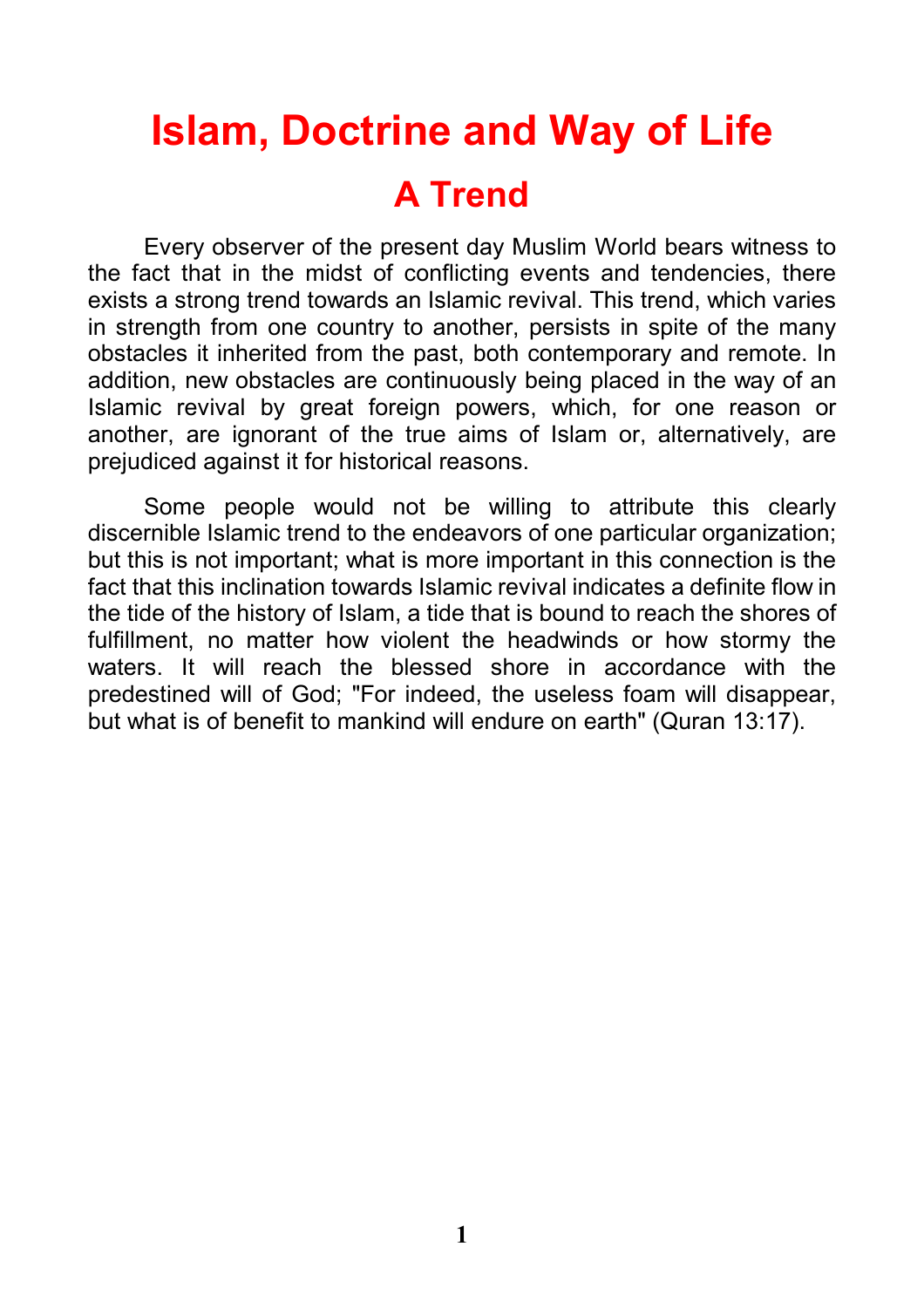## **The Muslims**

If people differ in attributing the origin of this Islamic trend to this or that group or organization, they certainly do not differ on the fact that its roots lie deep in the conscience of the Muslim Nation; a conscience which has never been divorced from Islam, Since the dawn of this great religion, there has never been a Muslim country without faithful workers for the cause of Islam who might be taken as living illustrations of the famous prediction of Prophet Muhammad: "There shall never cease to be people among my community who will stand up for the cause of truth; none that opposes them will be able to harm their souls. And so will it remand until the Day of Judgment."

Whoever studies the history of Muslims over wide expanses of time and space can never fail to wonder at the persistence with which they survive in spite of all the vicissitudes which they have undergone for so many centuries; even more amazing, are the profound sentiments they cherish deep in their souls. Indeed, during the long centuries of their history, Muslims have experienced every kind of injustice, tyranny and sordid enmity known to man. Historians may agree that a fraction of that suffering would have been sufficient to wipe out any community or civilization.

The first of these misfortunes was in the shape of inner dissensions that befell Muslim civilization when it was still in its infancy. From then on. upheavals caused by lust for power, greed, distrust, ignorance of the true tenets of Islam and all manner of intrigues from within and from without, followed one upon another. Then came the armed invasion from Europe in the shape of the Crusades, which shook the Islamic world with brutality that had no precedent, culminating m the slaying of seventy thousand Muslim men, women and children at the fall of Jerusalem 1, The following centuries saw the ruthless annihilation of the Muslims of Sicily, Southern France and Spain. In Spain, in particular, where the Muslims had ruled over a period of eight hundred years and created an

1 Steven Ranchman in his History of the Crusades, vol. 1, pp. 286- 287, describes this horrible massacre and adds that when the Christian commander "later that morning went to the temple area, he had to pick his way through corpses and blood that reached up to his knees".

Enlightened civilization, not only was no Muslim left alive after the "Christian re-conquest", but what is more, the graves of Muslims were ransacked and destroyed. In later centuries, Western hostility towards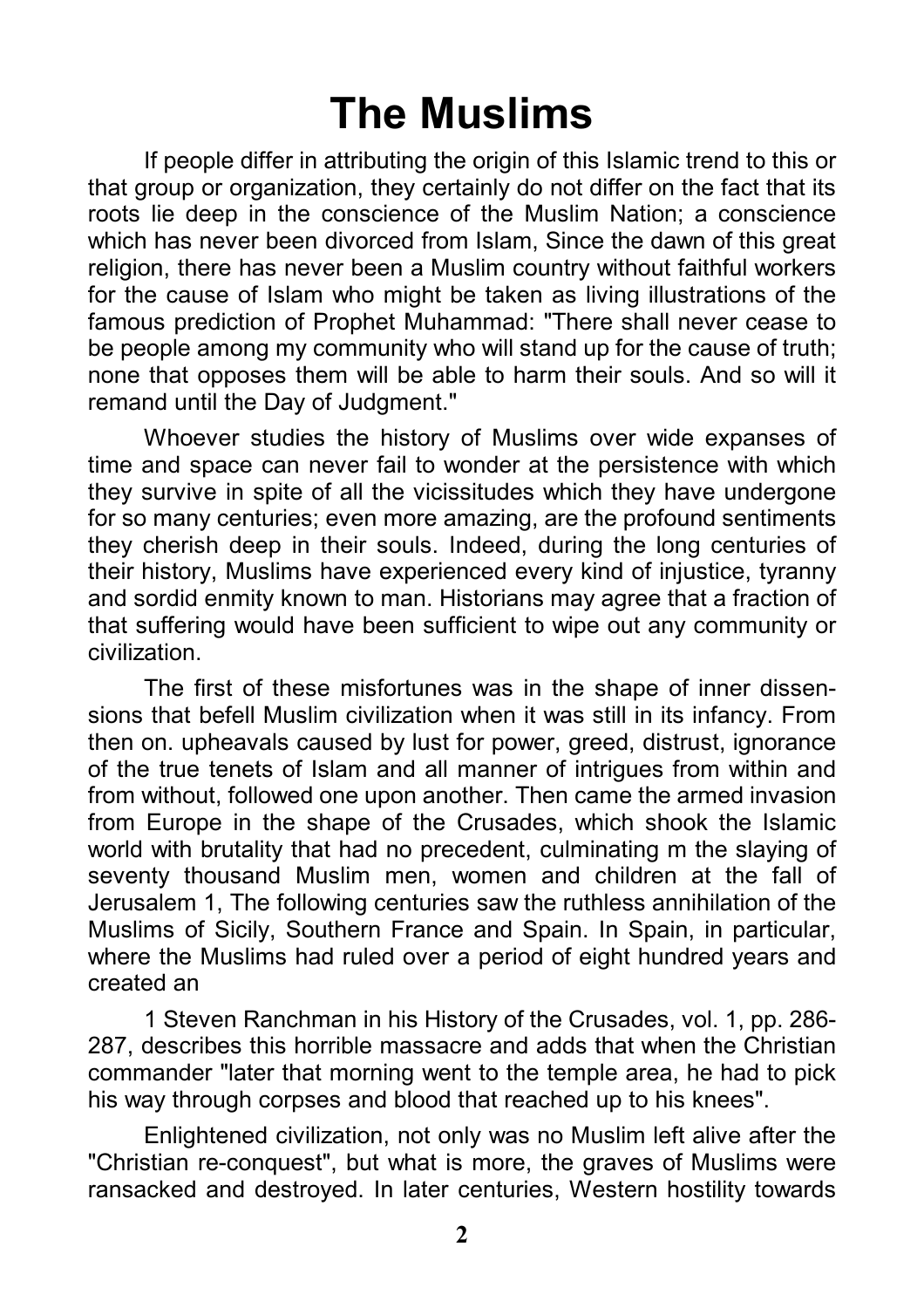Muslims took the form of colonial conquests, often clothed in the garb of "benevolent interest" but in reality directed towards the political and economic enslavement of the Muslim peoples: a survival of that spirit of the Crusades which the Muslims have never been allowed to forget.

All that came from the West. From the East came successive waves of Tartar hordes under the leadership of Ganges Khan, then TAMERLANE, demolishing every sign of life in their wake, burning cities, destroying vegetation and killing Muslims in thousands. It is reputed that TAMERLANE built a pyramid of seventy thousand skulls after razing the city of Isphahan in Persia.

No less destructive than these invasions were the innumerable cultural currents from outside which, in many cases, undermined the unity of Muslim thought and in the last resort prepared the ground for the subsequent spread of the anti-Islamic systems of education and forms of life which were imposed by colonial rulers for the sole purpose of divorcing the Muslims from their own culture. In this context, the influence of foreign missionary organizations can only too often be discerned.

It is astonishing indeed that the Muslim community has managed to survive all these calamities and has never ceased to struggle against those corrosive inroads and influences; that in modern times the Muslims have succeeded in freeing many of their lands from colonial rule; that the voice of Islam is still, though faintly, audible in the midst of the cultural chaos brought about by foreign and indigenous oppression alike; and that in all parts of the Muslim world a new trend towards an Islamic revival is clearly developing day by day.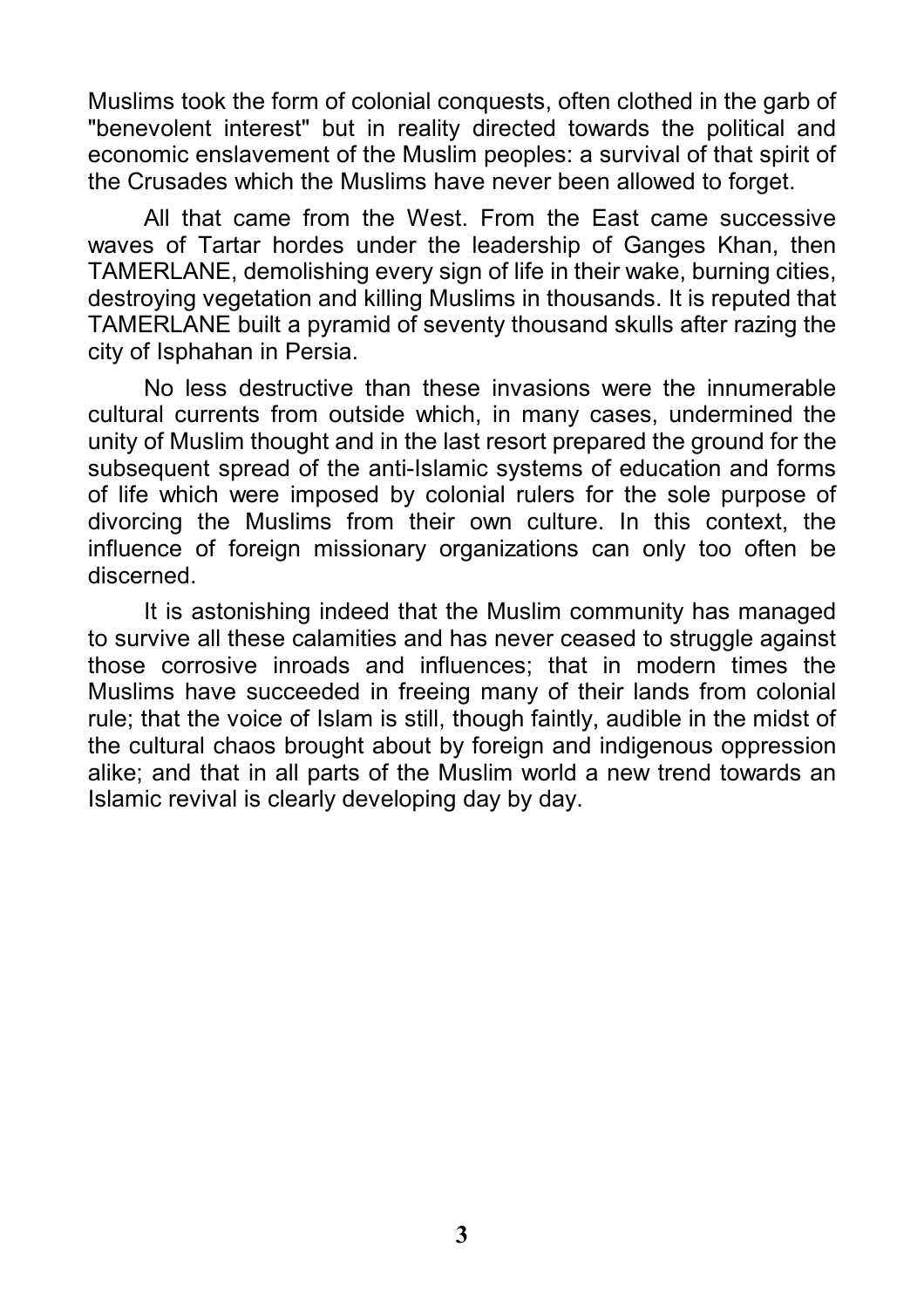#### **The Legacy of the Past**

After the many calamities which have befallen the Muslim world, there is a danger that the tragic legacy of the past may imperceptibly overwhelm the new trend towards an Islamic revival. For during the past centuries the Muslim countries have been subjugated by outside powers which are fully aware that their own supremacy has been erected on the ruins of the old Islamic system and that its continuity depends on keeping the true ideology of Islam submerged. Thus, these powers are consistently determined to distort the real picture of Islam, and to suppress its advocates, their goal being the removal of Islam from the constructive thinking of its followers.

As has already been mentioned, those "cultural invasions" as manifest in the educational programmers were by no means less dangerous and were certainly more permanent in their effect than the force of arms. In the first instance, through these cultural influences many anti-Islamic notions entered into the minds of Muslims who, due to centuries of intellectual stagnation, were not sufficiently equipped with a clear Islamic concept of what is right and what is wrong. The resulting confusion reached its culminating point among the educated youth, to such an extent that some of them in fact abandoned Islam and lost all faith in God. Only two categories of Muslims managed to escape this moral confusion: those who lived in simple circumstances that preserved their primitive faith vigorous and intact, and the small minority of thinking Muslims who understood what Islam stands for and tried to live up to it and for it. These two categories represent the ever-recurrent elements of strength that run through the entire history of Islam.

One of the worst effects of the materialistic trends emanating from Europe was the birth of a spirit of dim nationalism among Muslims, The danger of this wave lies in the fact that nationalism derives its primary appeal from a natural and. in itself, justifiable emotion in the hearts of men: man's instinctive love of his home and his country. Under the influence of nationalism the hearts of many Muslims were turned from the fundamental principle of their faith, which places the love of God above all other precepts,

and plunged them instead into that blind worship of one's nation which disregards all moral considerations that may clash with the "interests" of that particular nation. In effect, many Muslims were led to prostrate themselves before the new idol of nationalism. Indeed, the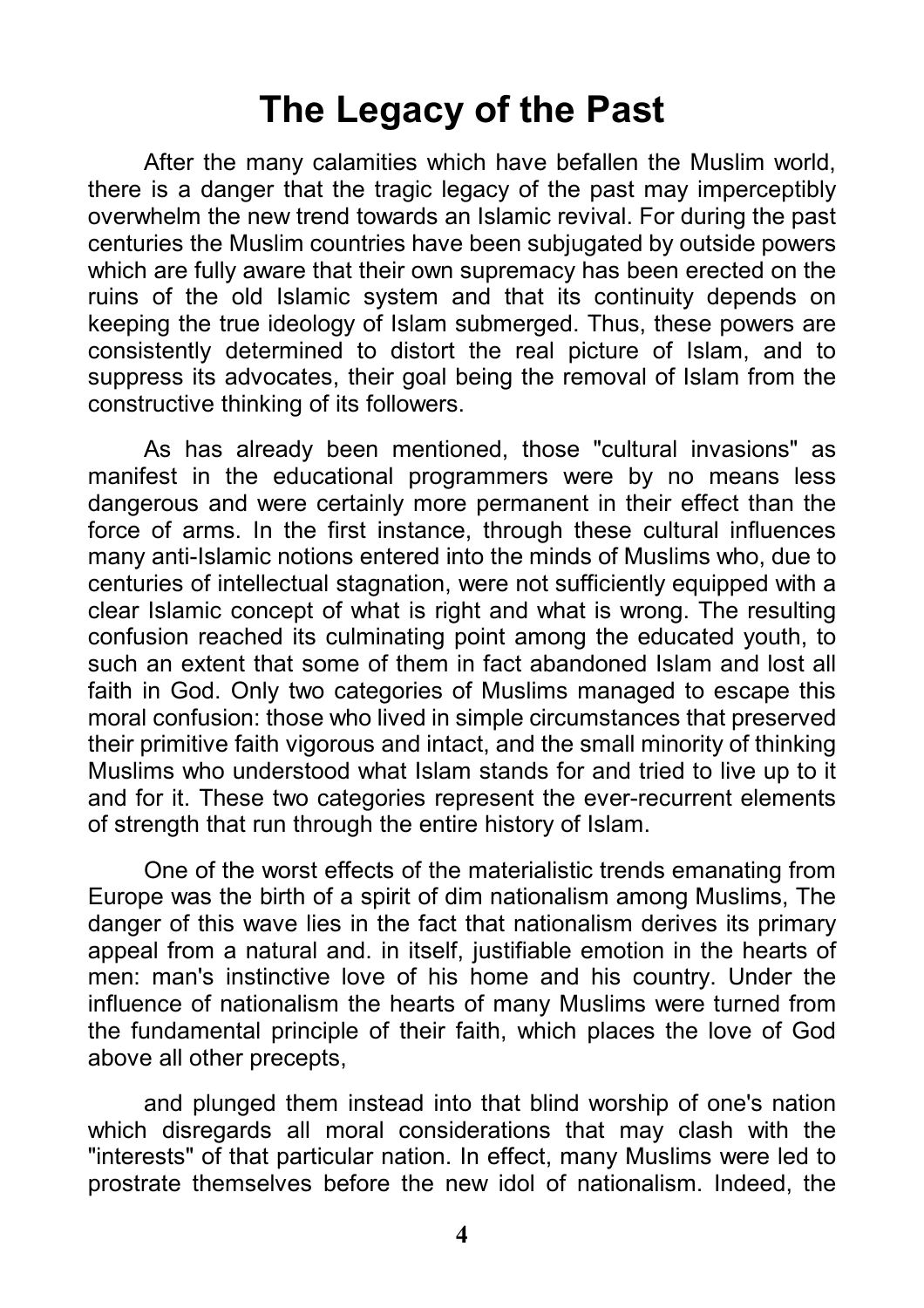nation itself was fashioned into godhead-and its day-to-day legislation was, in many instances, allowed to override the clearly stipulated ordinances of the Quranic Law; and this in the face of the well-known statement of the Quran: "Those who do not judge in accordance with what has been revealed by God are indeed unbelievers." (5: 44.)

But this drifting away of Muslims from the ethics of Islam was not a mere haphazard accompaniment to the spread of nationalistic ideas. On the contrary, it was the result of deliberate endeavors in pursuance of a missionary policy. Nothing could be more illustrative of this intention than the editorial which Mr. Le Chatelier wrote over forty-five years ago in a special missionary supplement of his French Magazine Le Monde musufmon. In this editorial he stated: "No doubt our missionaries have failed so far in directly undermining the faith of the Muslims. This end can only be achieved through the propagation of western ideas which would filter in Muslim thought through the study of European languages. The spread of these languages would bring the world of Islam in contact with the European press, and paths would then be paved for the material progress of Muslims. Thus, the missionary organizations would achieve their goal of destroying Islamic religious concepts which so far have preserved their identity and strength in isolation and aloofness." The writer added: "The political break-up of the world of Islam will open the way to Europe's civilizing missions. It is inevitable that the Muslims will degenerate politically, and before long the world of Islam will become like a city surrounded by European barbed-wire entanglements." He also said: "It is not to be expected that the Muslims in general would be able to bring forth new positive attitudes and qualities once they have given up their present attitudes and qualities. With the weakening of their belief in Islam, decay and disintegration are bound to set in; and when decay and disintegration spread throughput the world of Islam, the religious spirit of the Muslims will be entirely uprooted and will never be able to re-emerge in a new form."

Let us now consider what the learned Dutch orient list Dr. Hurgronje who is generally considered among the less hostile Western

critics of Islam said in 1911 in one of his lectures about the Muslims of Java. At that time he was advisor on Islamic and Arab affairs to the Dutch Colonial Ministry. I quote: "It would be a mistake to see in the Caliphate something like a Papacy that has no direct concern in politics. It is rather a political leadership, and if a Muslim gives it his allegiance, he cannot be loyal to a Christian government. It is a cause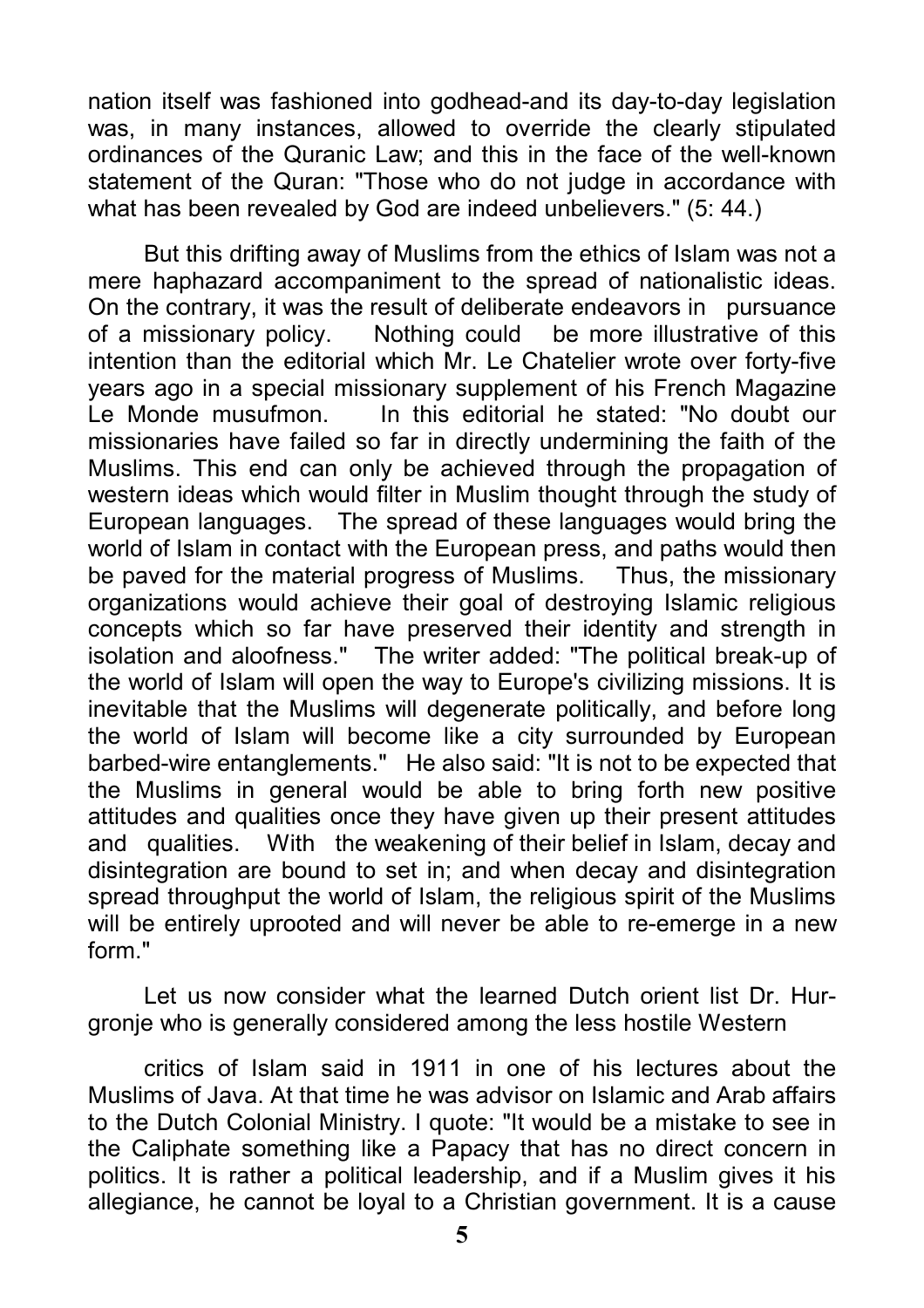for regret that the Muslims of these islands (i.e.. Indonesia) emulate the Muslims of Egypt. Hadhramout and the Arabian Peninsula m their religious observances and customs and are avid readers of Arabic publications. Unfortunately, so far there exists in Java no national sentiment which would counteract this Arabian orientation in religious matters."

The cultural invasion of the Muslim world by the West and the eventual growth of nationalism among Muslims produced a reaction in the form of a revolt against imperialism. If this nationalistic spirit of revolt ever succeeds in eclipsing the nascent Islamic, religious trend, it is extremely probable that the emotions thus negatively aroused will result in an explosion uncontrolled by clear principles and lacking and foreseeable direction.

With the Communist movement maneuvering everywhere, changing cards and headquarters but never losing sight of its objectives, one may discern the obvious danger underlying the unpredictable ups and downs of political enthusiasm. Communism is a full fledged ideology, or rather a new "religion" that has its own holy books, prophets and disciples. Its network is world-wide and it is underground by nature. It extends its appeal at a variety of levels, thus exploiting different unseen forces on their own ground. Unless there is a counter-ideology that meets its agents everywhere: in farms and factories, in schools and colleges, in cafes and clubs, in libraries and the press, and by all modern means of communication and information-the result will be disastrous. "Nationalism" is no answer to Communism. "We are Arabs, or Turks, or Persians, or Africans" is no answer to "There is no God". Communism is a totalitarian way of life which stems from an exclusive faith in materialism. If materialism were to remain our sole source wherefrom we derive our outlook and means to counter Communism, then it would be more or less the force of Communism driving us. Materialism can be countered only by a well balanced code of life, answering the needs of man. both spiritual and material.

For Muslims, it is only natural to seek their ideology m Islam. As it is becoming more and more clear in the West, that the issue is either "Christianity or Communism", so Muslims in the East are growing more and more conscious of the fact that the issue there is either "Communism or Islam".

**6**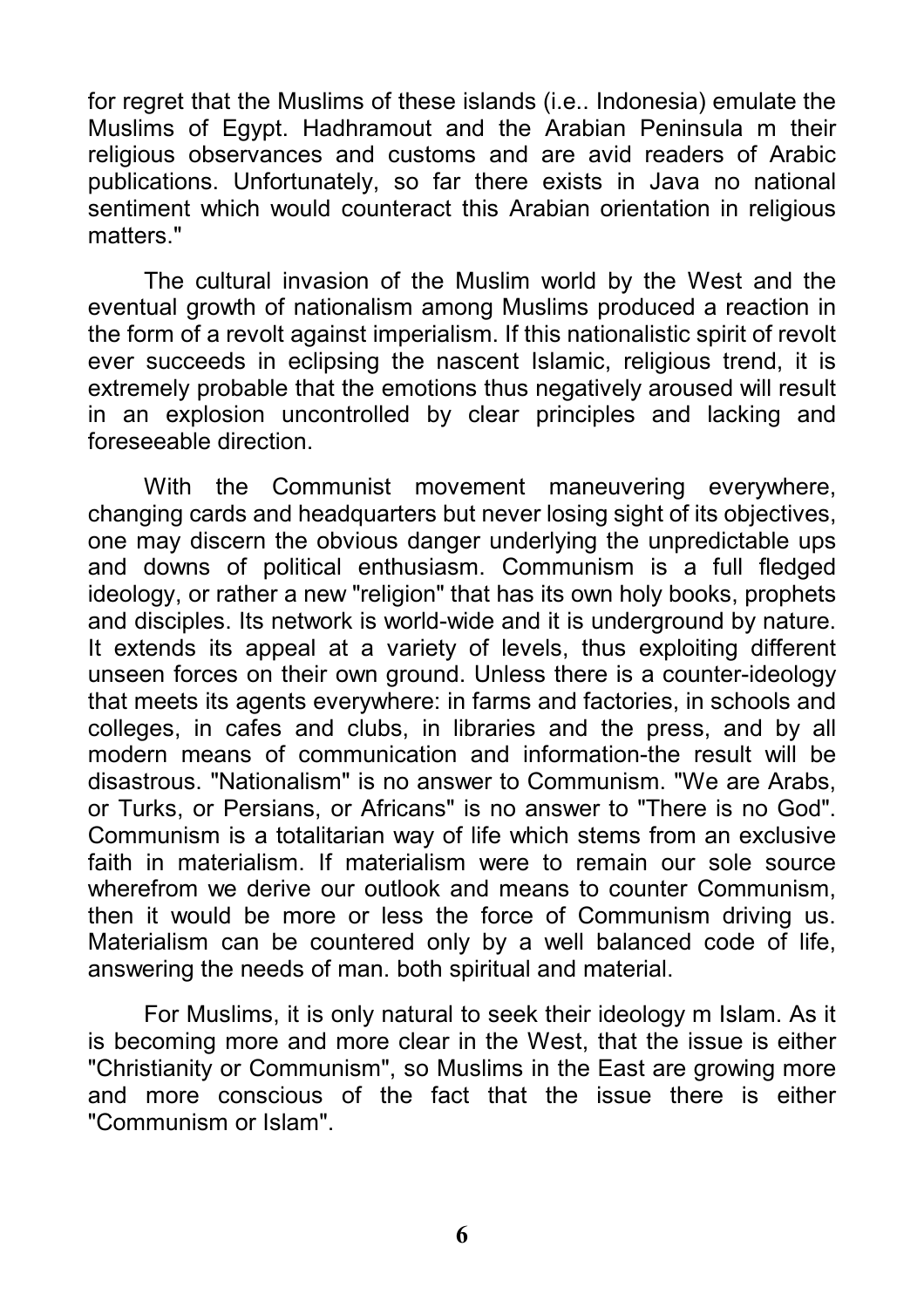#### **A Doctrine and an Order**

The birth of Islam was in reality a strong declaration of the birth of a higher humanity. For Islam is, in essence, a great liberation movement encompassing the manifold aspects of human life, emanating from the conscience of the individual and oriented towards the life of the society. It was a revolution which destroyed m its march all the spiritual, intellectual and social fetters which had encumbered human life and declared-over thirteen centuries ago-full human rights.

The advent of Islam heralded a revolution in the realm of belief. It emancipated the human conscience from superstition and fancy; it established the absolute transcendence of God and showed the fallacy of anthropomorphic and polytheistic deviations; it postulated a direct relationship between man and God, without any intermediary,

The absolute transcendence of God and the direct communion between man and God are the crossroads between order and chaos in the realm of belief, as well as between freedom and slavery in the realm of social life. This is a very considerable achievement when viewed in the light of what we know of the sufferings of mankind elsewhere in consequence of the power gained in the name of religion, the persecution of scientists and freethinkers in the European Middle Ages, and the political revolutions which, in Europe, were necessary in order to destroy the hegemony of those who claimed to be the vicegerents of God on earth. In contrast, freedom of thought is a fundamental attribute of the Islamic creed: for Islam does not recognize any priestly hierarchy or clergy.

The birth of Islam constituted a revolution in another aspect of belief, a revolution against religious intolerance. The Quran solemnly declared freedom of belief and of worship in all their manifestations: "There is no compulsion in religion" (2:256). Again, the Quran says: "If thy Lord had willed, all who dwell on earth would have become Believers. Wouldst thou (O Muhammad) force men to become Believers ?" (10: 99.)

Thus religious fanaticism and intolerance gave way to absolute liberality and tolerance; nay. the protection of freedom of belief and worship for the followers of other religions became a sacred duty of all Muslims. When the duty of jihad was first ordained, the Quran expressed its wisdom in the following manner: "Sanction is given unto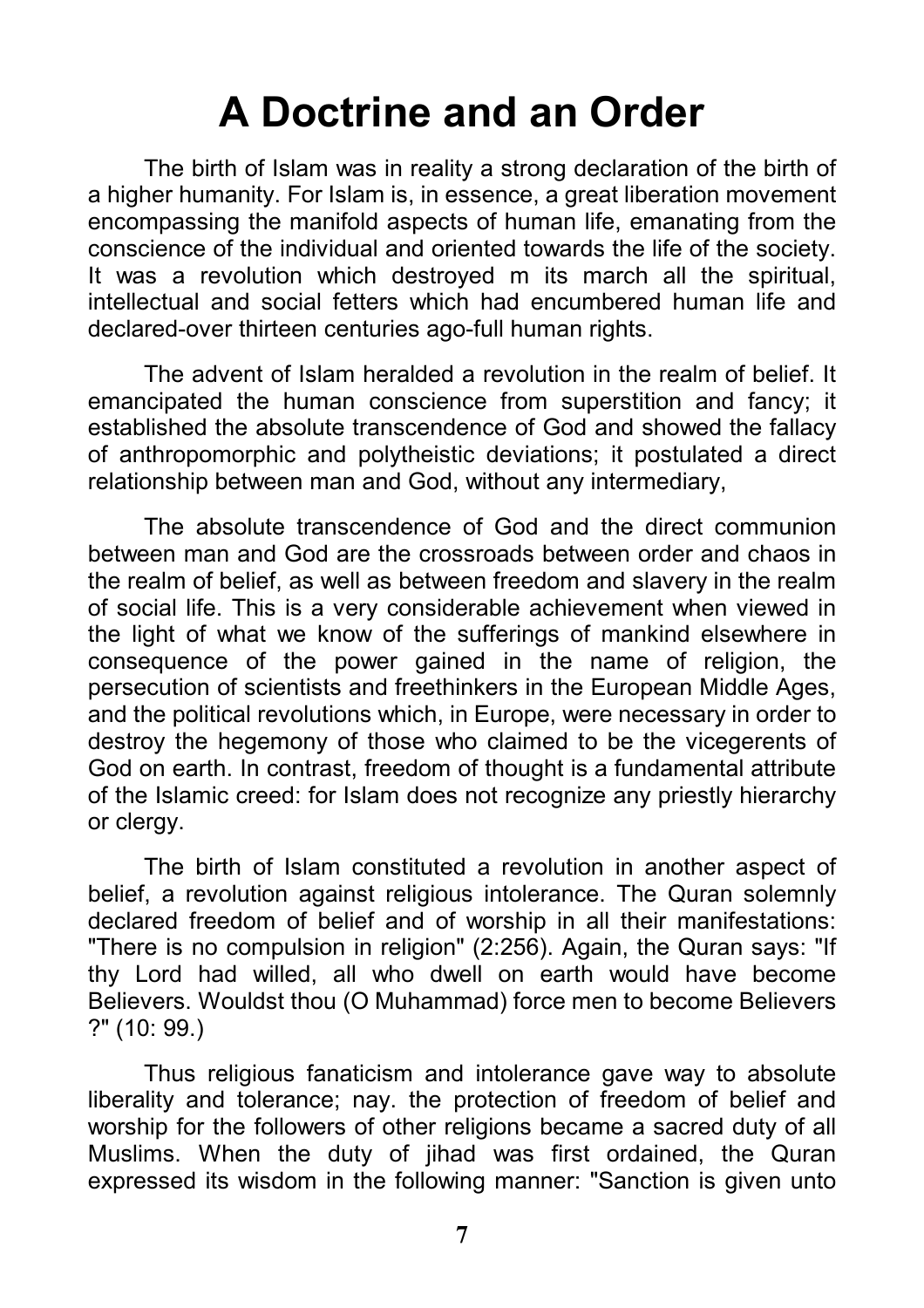those who fight because they have been wronged, and God is indeed able to give victory to those who have been driven unjustly from their homes only because they said, 'Our Lord is God1. And if God had not repulsed some people by others. cloisters and churches and synagogues and mosques, in which God's name is extolled, would have been pulled down" (22:39-40). The above verse gives precedence to the swami (monasteries), the biyd (churches) and the stalwart (synagogues) over the mosques in order to underline their inviolability and the duty of the Muslims to safeguard them against any desecration or abuse.

Indeed, Islamic tolerance goes so far as to accord protection even to people who do not believe in any revealed religion at all, provided they refrain from molesting the Believers. The Quran declares: "And if any of the idolaters seeks thy protection (O Muhammad), grant him protection so that he may hear the Word of God, and afterwards convey him to a place of safety: for they are people who do not know the truth" (9: 6).

This is the height of tolerance and one to which mankind still aspires in vain in many countries of the world, in the Communist domains where no tolerance whatever is extended to those who do not subscribe to the materialistic interpretation of history as laid down in the teachings of Marx and Lenin.

Furthermore, Islam set in motion a revolt against racial intolerance; it emphasized the ethnological oneness and equality of all races, thus striking at the very root of monstrosity of racial discrimination. It ordained one standard of virtue and excellence for all men. without consideration of color, birthplace or descent. The sole criterion was based upon man's reverence of God and upon his deeds in this world. For God says: "O Mankind! Indeed We have created you male and female and have formed you into nations and tribes so that ye may know and be good to one another. Behold, the noblest of you in the sight of God is he who is best in conduct. Behold, God is the Knowing, the Aware" (Quran, 49:13). Heterogeneous races, nations and linguistic entities have mingled peacefully in the Islamic homeland for many centuries.

whereas other societies to this day are suffering from ugly racial intolerance. The problem of the "colored" communities in South Africa and to some extent also in the United States is still a glaring affront to human conscience; not so many years ago, Nazi philosophy was based on the supposed racial superiority of the Aryans. Israel has been built upon the myth that its citizens are God's chosen people!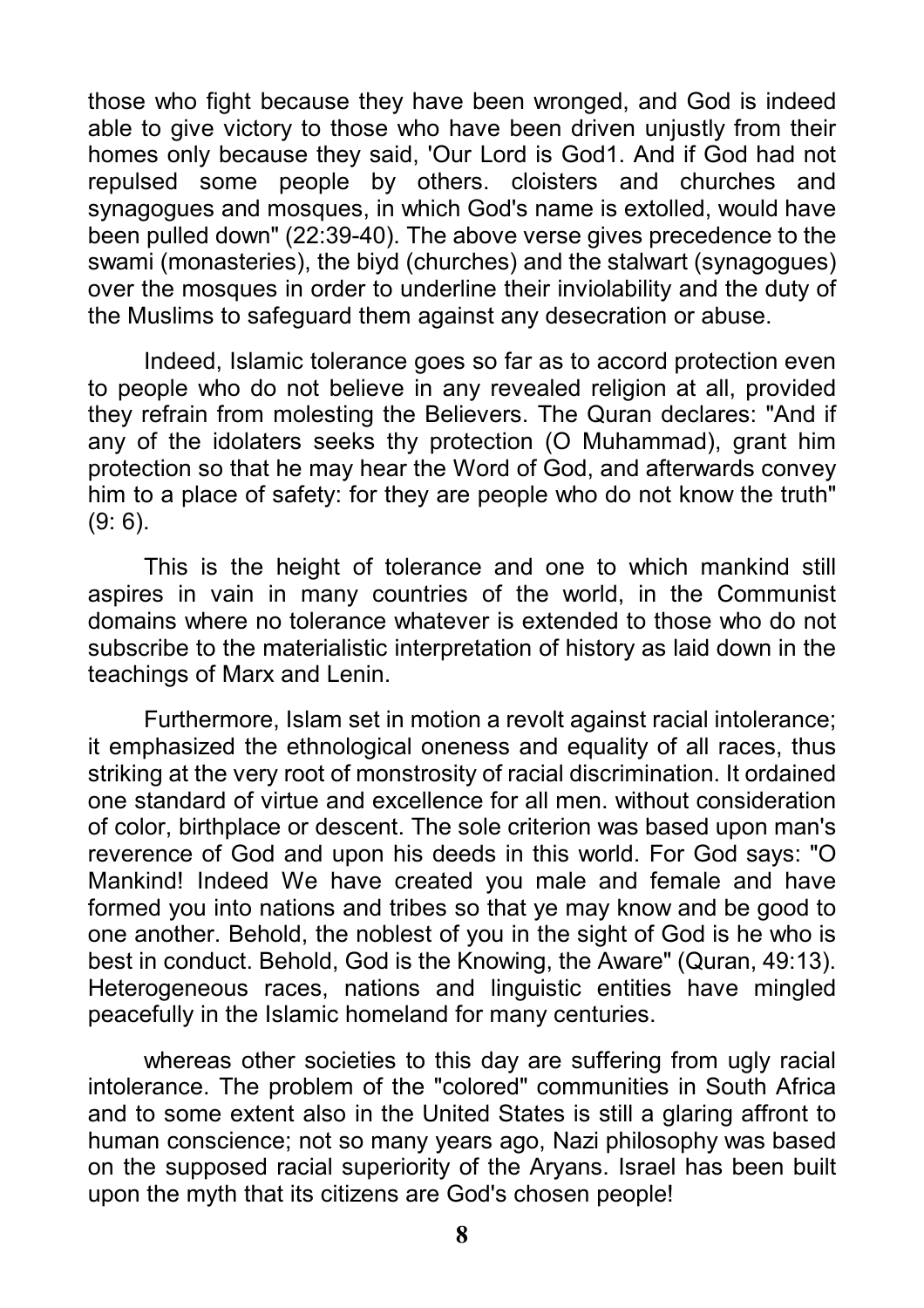### **A Way of Life**

Islam prescribes a complete and equitable system for mankind. For, while it exalts the human spirit and enjoins ideal ethical principles for man, it does not deny the importance of the material aspect of his life. Islamic legislation is a balanced combination of spiritual and material elements; it provides spiritual directives along with legal safeguards. Thus, Islam is not merely a "religion" in the sense in which this term is understood m the West, It is rather a comprehensive spiritual and material way of life, which expresses itself in the conscience of the individual as well as in the behavior of the society. It provides principles for social rights and obligations in all dealings, whether they pertain to economics, politics or international relations.

Sue 1! polarities as "religion and state" or "faith and politics", as formulated in the West, have no equivalent in Islamic thought. The term "Islamic Religion" embraces all these concepts in their totality, in complete harmony and integrity. A Muslim performs his prayers in the mosque, sells his goods in the market, decides between litigants in a court of law, manages the affairs of state, concludes treaties and covenants with other states, fights in the name of justice and right in war, motivated in all these activities by one code alone: that of the Shonah (Law) of Islam, which embraces both a religious creed and a practical system of life.

Islam builds this imposing edifice on the foundation of belief in God. It places the God-fearing conscience as guardian over legislation and the implementation of laws; it makes the communion between human conscience and God the pillar of its system, for it is always possible to evade and cheat the law, but the eternally vigilant eye of God is ever-watchful for any violation of His moral code.

The Islamic system rests upon certain social, economic and political "guarantees". In this pamphlet, however, we are dealing only with the social framework.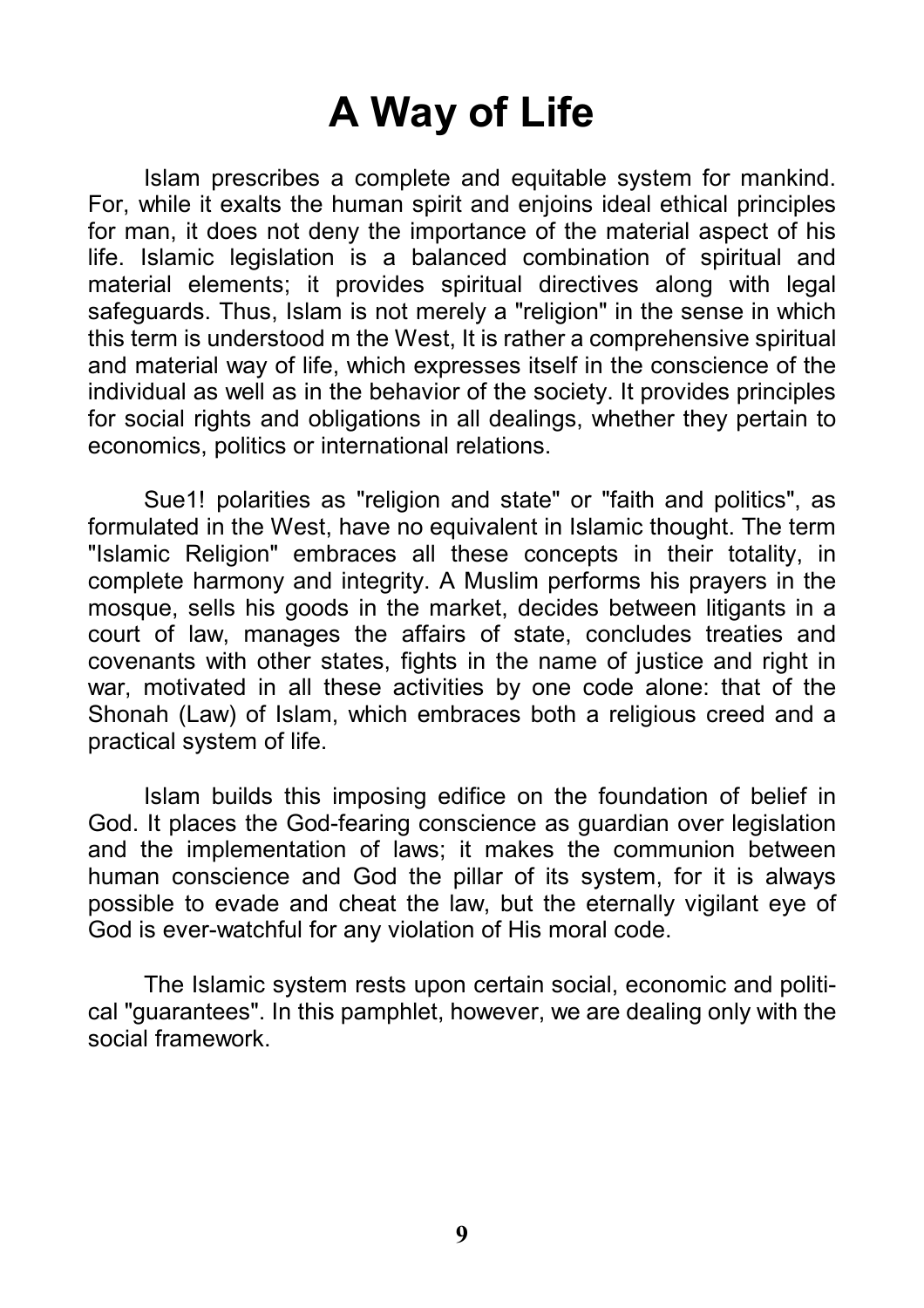#### **Two Relevant Points**

Before we go into detailed discussion of any of these "guarantees", we would like to lay before the reader the following two points which are most relevant in this context:

Firstly, the propagation of Islam is not a monopoly of any particular person or group within the Muslim community. Thus, the workers for Islam can not claim any superiority over their fellow Muslims, or special authority which would exalt them over the rest of the community, for the only spiritual authority over Muslims is vested in the Book of God (Quran) and the life example (Sunnah) of God's Prophet; and before this supreme authority all Muslims are equal.

Secondly, the Quran and the Sunnah are the decisive arbiters or right and wrong in all spheres of life, and at all times. Their interpretation and application to the changing requirements of various epochs are not reserved to any one group or organization, but are open to the entire community. Thus, the rise of an Islamic polity would mean the recognition of the supreme authority of Quran and Sunnah and its practical application by the community as a whole. It follows therefore, that no individual person or group can claim the right to decide any controversial question on their own authority. If any individual or group should find it necessary to express an opinion on any controversial issue, it must be clearly understood that such an opinion is no more than a suggestion, subject to approval or rejection by the community at the time when it decides to establish an Islamic polity.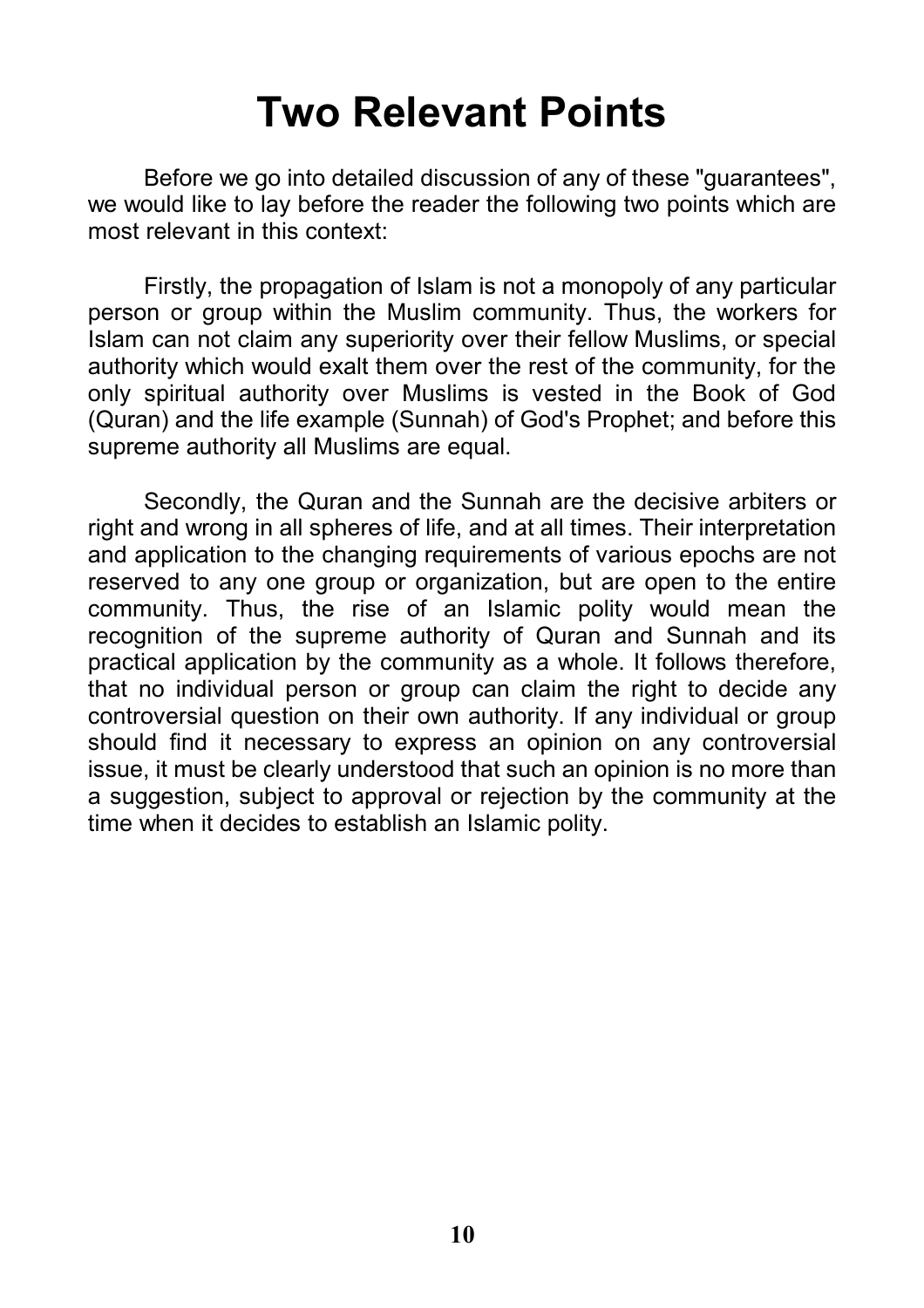### **The Social Order**

1. The Righteous Individual is the basis of every sound society. This is the reason why Islam lays particular stress on the upbringing of the individual man and woman, instilling in him or her a feeling of personal responsibility before God: "Every person is held in pledge for what he does" (Quran 74: 38). He is responsible for freeing himself from superstition and vice, and for striking a just balance between the requirements of his soul and those of his body: "Strive after that which God has ordained to you for the sake of the Hereafter, but do not neglect your share in this world" (Quran 28: 77). To this end, Islam has enjoined three obligations:

- a) Education.-The Prophet said: "Striving after knowledge is the sacred duty of every Muslim." Consequently, education is both a duty and a right of every Muslim man and woman. Thus, every Muslim is individually obliged to know what the Quran and the Sunnah demand of him in respect of the basic tenets of Islam. individual duties and moral requirements; while the community is co/electively responsible for education in all other spheres of knowledge, the omission of this duty being a collective sin. In other words, the Islamic government is responsible for the direction of general education in such a way as to satisfy the needs of the nation in every domain of Science and Art. The educational program must be so framed as to preserve the spiritual and cultural identity of the nation and to guarantee for its youth the development of personality and a unity of purpose.
- b) Enjoining the Right and Forbidding the Wrong.-The Quran says: "Let there be among you, people who propagate the Good and enjoin the Right and forbid the Wrong" (3:103). Thus, the Muslim is reminded of his responsibility towards God and called upon to develop that self-discipline without which the rule of the Law can never become effective. In an Islamic state, this principle must underlie the activities of all the organs of public information -such as radio, press, cinema, publications, etc., which ideally should assist the individual in leading a decent life, as demanded by all religions.
- c) Punishment and Penalties.-Islam legislates penalties for crimes against society resulting from a lapse of individual self-discipline.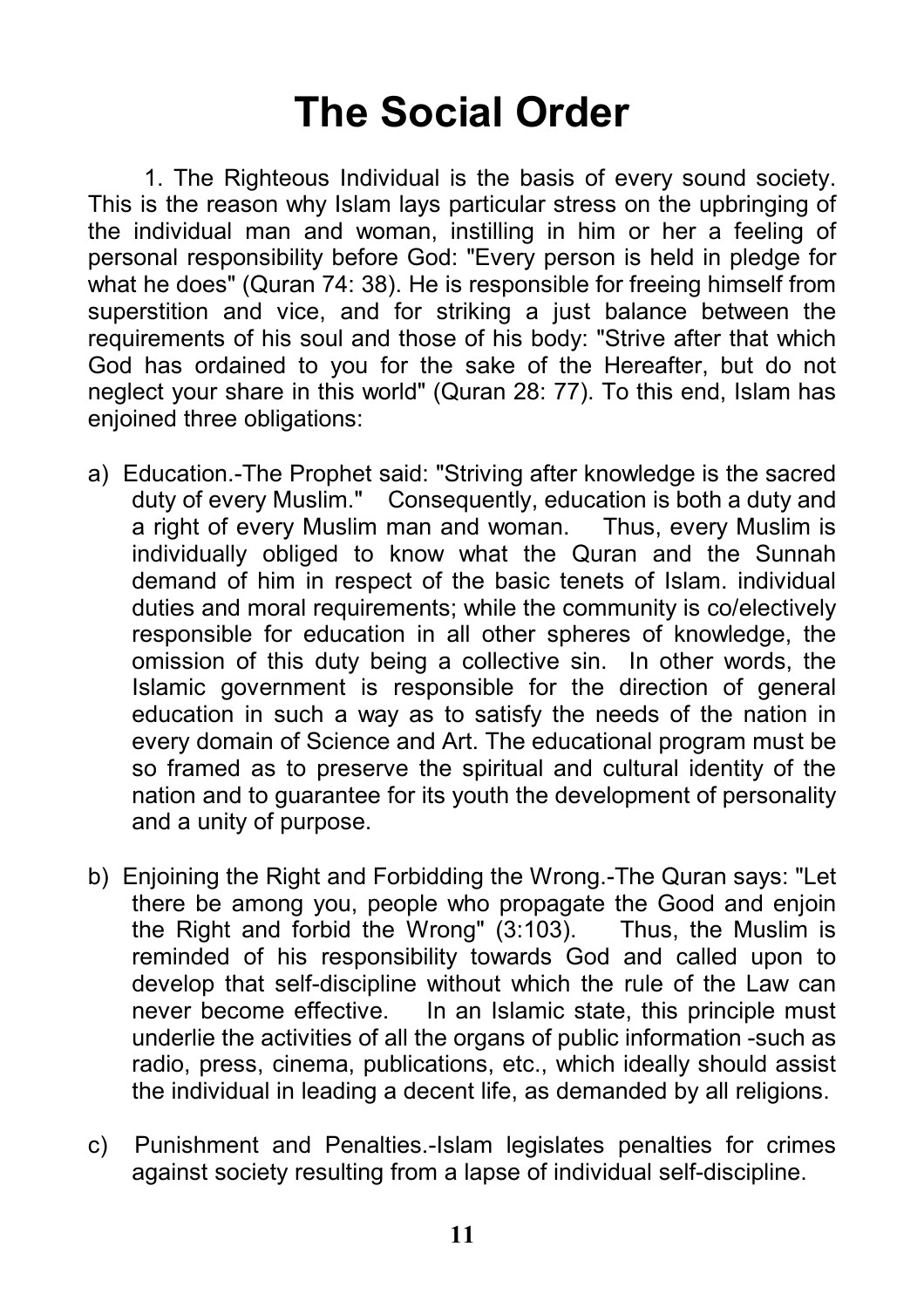Because such crimes are exceptional rather than the rule, the injunctions in the Quran relating to penalties are very few and limited in scope while, on the other hand, there is hardly a page which is devoid of moral exhortation. These few penalties are severe indeed because the entire Quranic Law envisages so fair a social structure that crime itself should have no justification whatever.

Take, for instance, the cutting of the right hand for theft. This is. no doubt, an extremely harsh punishment, but when we look at the occurrence of theft (or. to be more precise, of burglary) within a society in which the economic needs of every individual are assured a priori-so that a theft can never be motivated by hunger or need-it assumes the aspect of an attack against the very foundations of the society which has nourished and sustained the culprit. Moreover, it is to be borne in mind that a burglary, to be thus penalized, must involve objects above a certain a limit in value, must be proved beyond any possibility of doubt, and must be devoid of any mitigating circumstances. Also the culprit should be in complete possession of his senses. It was by such means that in the year of the early Caliphate this crime was rendered practically non-existent, so that the early history of Islam records no more than six cases of hand-cutting.

2. The Family is the cornerstone of the social structure, with the man and the woman as its two components. The general relationship between them has been described by the Prophet in the words: "Women are but the sisters of men." The marital bond is the only permissible basis of procreation. Every non-marital sexual relationship is considered in Islam as a threat to the very fabric of family and society. Having thus described the mutual relationship between man and woman as one of equality, Islam goes on to define their relationship within the realm of family: ' The rights and obligations of women towards men are equal. and men are a degree above them" (Quran 2:228). This "degree" does not relate to the human qualities of man and woman but rather to the function of the male partner who is responsible for the happiness and the wellbeing of the family as a whole. It is a degree that implies only man's administrative leadership of the family.

In order to strengthen the bonds of the family and to ensure the stability of the home, Islam has laid down several principles, The first o' these, is the man's right to choose his wife and the woman's right to choose her husband- The Prophet enjoined AI-Mugheera Ben Shu'ba, one of his Companions, to become acquainted with his intended bride,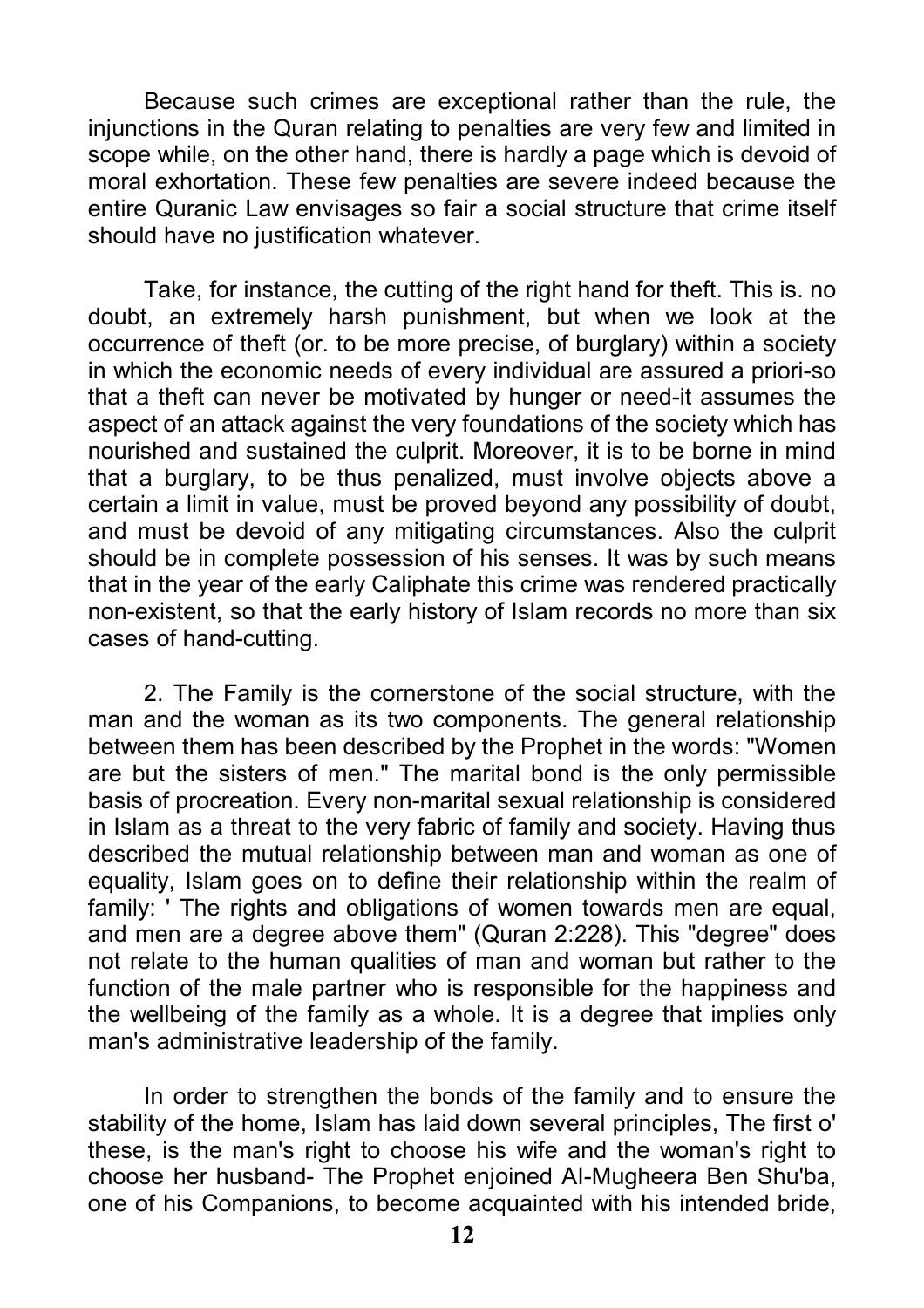for "it is important that permanent affection should grow up between you". When a newly married girl complained to him that her father had chosen her husband without consulting her, the Prophet allowed her to annul her marriage.

Another principle of family life is the duty of consultation between husband and wife in all domestic affairs. As a matter offset, the Quran even prescribes consultation and mutual consent between divorced parents regarding the weaning of, their child.

The much repeated slogan of equality between man and woman should not be allowed to eclipse the fact that being equal does not imply a uniformity of all qualities. This slogan was once a reaction to certain injustices but soon became an oblique motto distorting many basic features of human relationship. Man and woman are different, but interdependent. Their missions in life are diverse. but complementary.

The fallacy of "modern equality" is manifest in what it has brought in today's human society, in the unbecoming hardness in many women and in the unpleasant softness in many men. What is alarming indeed is the tact that the great qualities of tenderness, delicacy, devotion and pure love are fading away in our social outlook and build-up. Whether at large in social contacts or even in the orbit of the family, this modern equality-paradoxically enough-has so often desecrated the very relationship between man and woman so that the latter's basic frame of mind has become one of insecurity and of self-defense. Man liberated her from the condemned veil, gave her precedence in and out. kissed her hand in public and so on... yet what an anguishing price she has been paying of her innermost beauty, security and peace. When Quran says: "He created mates for you. from yourselves, so that you might find refuge in them, and He put between you love and compassion, surely there are signs in this for a people who reflect" (30: 21). it indicates not only the closeness of the union in marital relationship, but also the counterpart of man's administrative leadership: woman's all-embracing role. To be a refuge for man, is to make home the foundation of human activity and peace. This "home"

In order to strengthen the bonds of the family and to ensure the stability of the home, Islam has laid down several principles, The first of these, is the man's right to choose his wife and the woman's right to choose her husband. The Prophet enjoined AI-Mugheera Ben Shu'ba, one of his Companions, to become acquainted with his intended bride,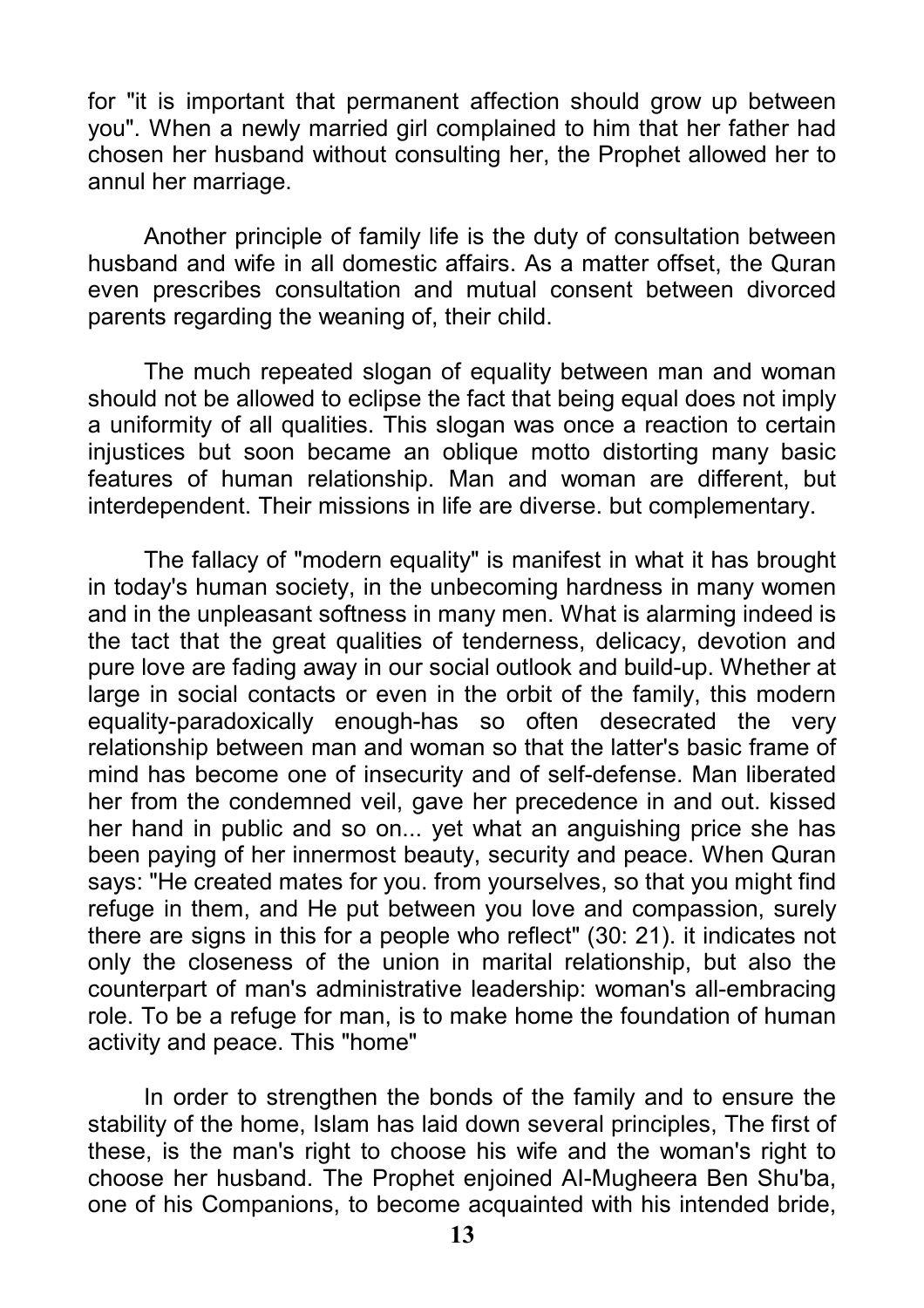for "it is important that permanent affection should grow up between you". When a newly married girl complained to him that her father had chosen her husband without consulting her, the Prophet allowed her to annul her marriage.

Another principle of family life is the duty of consultation between husband and wife in all domestic affairs. As a matter of fact, the Quran even prescribes consultation and mutual consent between divorced parents regarding the weaning of, their child.

The much repeated slogan of equality between man and woman should not be allowed to eclipse the fact that being equal does not imply a uniformity of Alf qualities. This slogan was once a reaction to certain injustices but soon became an oblique motto distorting many basic features of human relationship. Man and woman are different, but interdependent. Their missions in life are diverse. but complementary.

The fallacy of "modern equality" is manifest in what it has brought in today's human society, in the unbecoming hardness in many women and in the unpleasant softness in many men. What is alarming indeed is the fact that the great qualities of tenderness, delicacy, devotion and pure love are fading away in our social outlook and build-up. Whether at large in social contacts or even in the orbit of the family, this modern equality-paradoxically enough-has so often desecrated the very relationship between man and woman so that the latter's basic frame of mind has become one of insecurity and of self-defense. Man liberated her from the condemned veil, gave her precedence in and out. kissed her hand in public and so on. .. yet what an anguishing price she has been paying of her innermost beauty, security and peace. When Quran says: "He created mates for you. from yourselves, so that you might find refuge in them, and He put between you love and compassion. surely there are signs in this for a people who reflect" (30: 21). it indicates not only the closeness of the union in marital relationship, but also the counterpart of man's administrative leadership: woman's all-embracing role. To be a refuge for man, is to make home the foundation of human activity and peace. This "home" is no prison but rather headquarters and base. Having taken that into full account, woman is by no means limited to the walls of her home. Well-known is the story of the Muslim lady who. in the courtyard of the mosque, stood to discuss a certain issue with the Prophet by saying: "I have been deputed to you on behalf ot women." Um-Atiyyah AI-Ansariyyah, another Muslim lady stated that she accompanied the Prophet in seven battles where she cooked for the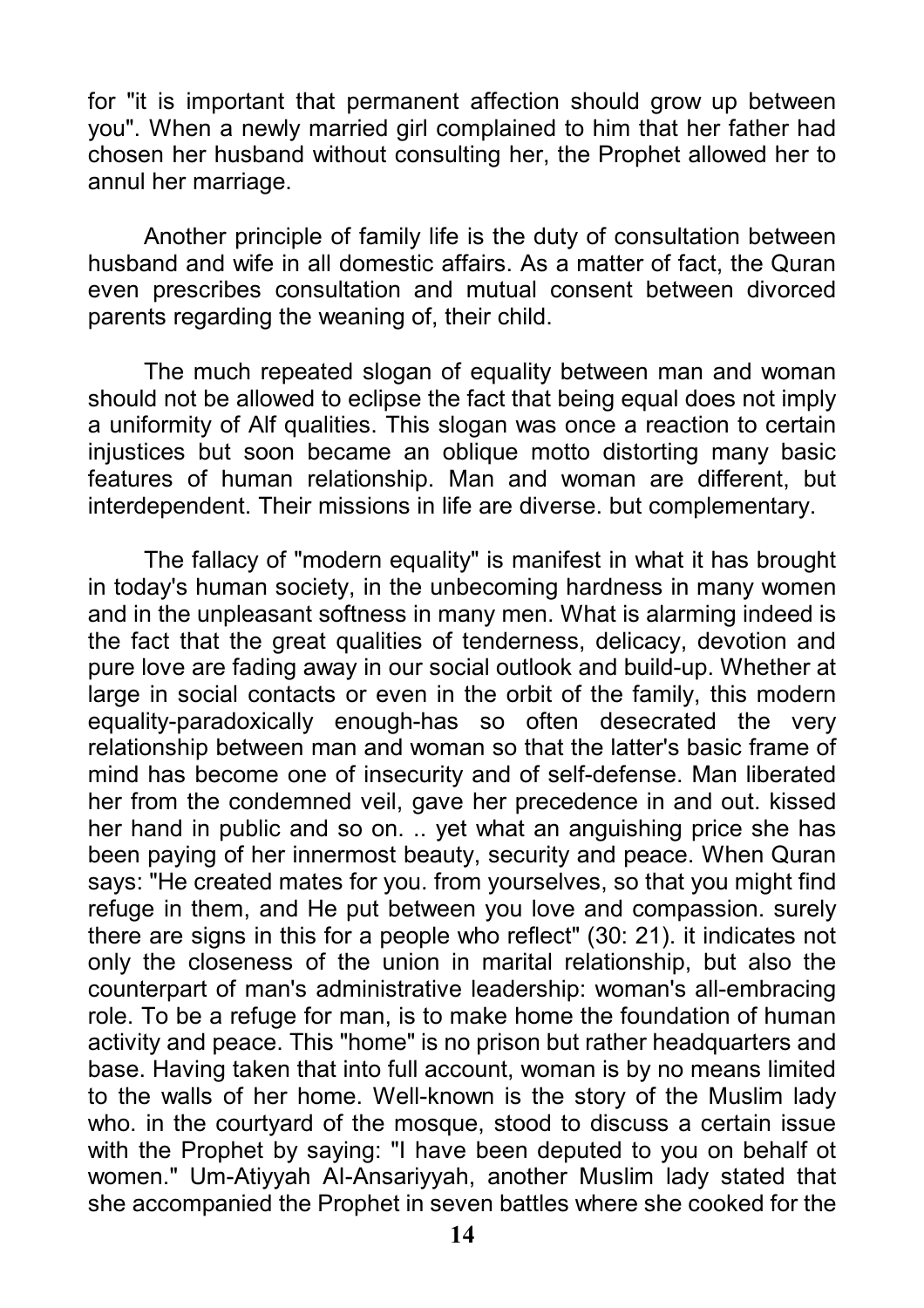soldiers, looked after rations and supplied and attended the wounded. In all her outdoor activities and contacts Islam demands of the wife to seek her husband's consent, so as to safeguard the stability of the home which should be her main concern.

Further. Islam has laid down certain standards of decency in dress and behavior between men and women, and established rules intended to ensure the sanctity of the home and the inviolability of marital intimacy. With a view to safeguarding motherhood and maintaining a healthy home atmosphere in which the young may receive adequate care, Islam has imposed on the male, the financial duties of maintenance and has exempted women there from, At the same time. Islam does not prohibit women from gainful employment if they so desire. Their rights to individual inheritance are also safeguarded and their rights to financial dealings are unrestricted,

3. Social Cohesion.-The principle of cohesion is the chief characteristic of Islamic social life. In discussing social co-operation and its connection with religious belief, we usually hear such terms as "charity", "philanthropy\* and, more frequently, the institution of zokot1. But these terms by no means circumscribe the entire role of Islam in the domain of social co-operation.

1 Zakat is a compulsory tax prescribed by Islam. Its rate as practiced by the Prophet was at two and one-half per cent of the surplus property in money, and at a variety of rates in other categories. The income of zakat goes to a special treasury and is to be spent only on the objects explicitly mentioned in the Quranic injunction: "The alms are only for the poor and the needy, and for those employed in its collection, and for those whose hearts are to be reconciled, and to free the captives and the debtors, and for the cause of God. and for the wayfarer; they are a duty imposed by God (IX: 60).

is no prison but rather headquarter and base. Having taken that into full account, woman is by no means limited to the walls of her home. Wellknown is the story of the Muslim lady who, in the courtyard of the mosque, stood to discuss a certain issue with the Prophet by saying: "I have been deputed to you on behalf 01 woman." Um-Atiyyah AI-Ansariyyah, another Muslim lady stated that she accompanied the Prophet in seven battles where she cooked for the soldiers, looked after rations and supplied and attended the wounded. In all her outdoor activities and contacts Islam demands of the wife to seek her husband's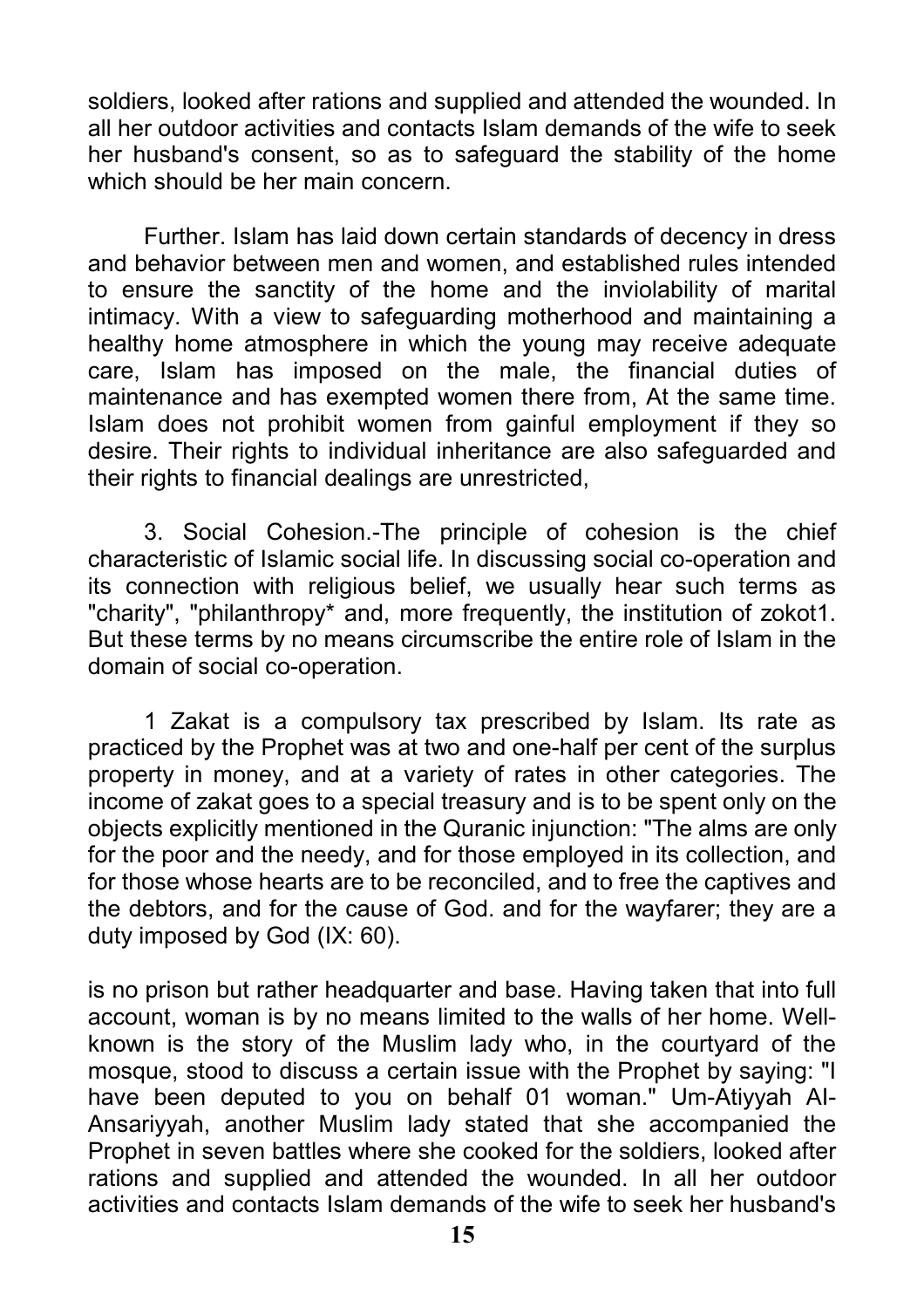consent, so as to safeguard the stability of the home which should be her main concern.

Further, Islam has laid down certain standards of decency in dress and behavior between men and women, and established rules intended to ensure the sanctity of the home and the inviolability of marital intimacy. With a view to safeguarding motherhood and maintaining a healthy home atmosphere in which the young may receive adequate care, Islam has imposed on the male, the financial duties of maintenance and has exempted women there from. At the same time, Islam does not prohibit women from gainful employment if they so desire. Their rights to individual inheritance are also safeguarded and their rights to financial dealings are unrestricted.

3. Social Cohesion.-The principle of cohesion is the chief characteristic of Islamic social life. In discussing social co-operation and its connection with religious belief, we usually hear such terms as "charity", "philanthropy" and, more frequently, the institution of zakat1. But these terms by no means circumscribe the entire role of Islam in the domain of social co-operation.

1 Zokat is a compulsory tax prescribed by Islam. Its rate as practiced by the Prophet was at two and one-half per cent of the surplus property in money, and at a variety of rates in other categories. The income of zakat goes to a special treasury and is to be spent only on the objects explicitly mentioned in the Quranic injunction: "The alms are only for the poor and the needy, and for those employed in its collection, and for those whose hearts are to be reconciled, and to free the captives and the debtors, and for the cause of God. and for the wayfarer; they are a duty imposed by God (IX: 60),

Islam has evolved a full-fledged social system relating not merely to mutual financial aid in its various forms, as implied in such concepts as "social security" or "social insurance". Financial assistance is but one aspect of the mutual aid ordained by the principle of co-operation and cohesion in Islam. This co-operation and cohesion can be described thus:

a) As we have seen, Islam starts with the relationship between the individual and his conscience. The individual is duty-bound to cleanse his heart of evil, to avail himself of the good things of life, to give himself a fair share of work and rest so that he may not fall into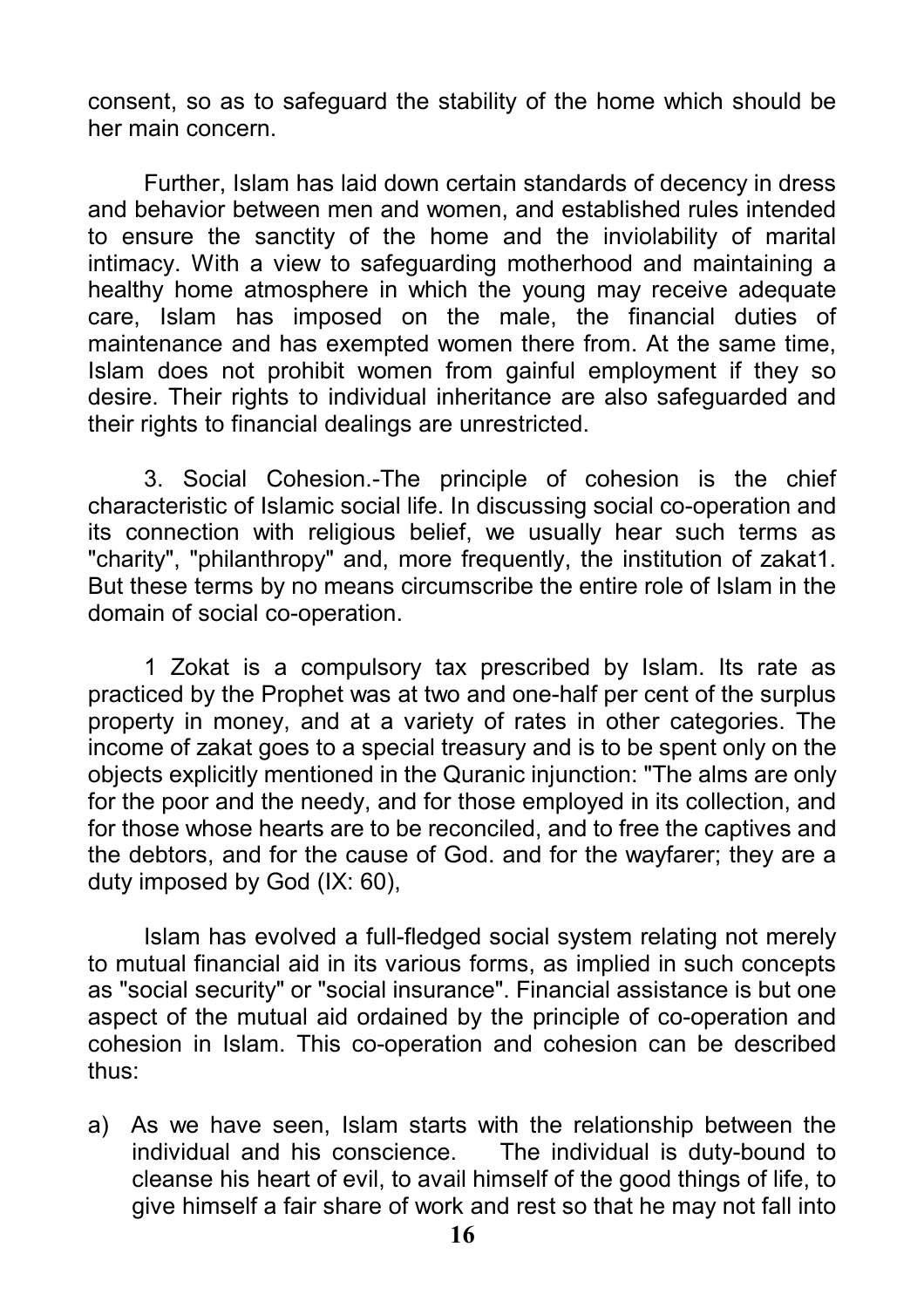idleness nor succumb to exhaustion from overwork. The selftraining of the individual in this manner is but a preparation for the role which he is called upon to play within society.

- b) Thereupon we move from the realm of the individual to that of the family. As already mentioned, the family structure is based upon the interdependence of advantages and liabilities, rights and obligations. Such cohesion is not confined to economic affairs alone; it is all-embracing in its scope and includes the financial maintenance of the family, the protection of marital relations and of motherhood, the obligation of caring for the children physically, mentally and spiritually, and the duty of children towards their parents in their old age. To the extent that the individual members of the family care for, and protect, one another, the social obligations of the state are reduced and lightened.
- c) Proceeding from the family to the wider social structure, we fame the principle of cohesion an indispensable element in all social relationships, not merely in the sphere of economics but also in that of ethics. Every individual is duty-bound to perform his own job to the best of his ability because the fruits of his toil necessarily affect the society as a whole. He is also obliged to refrain from evil and to endeavor to persuade others to do likewise.

The Quran extols the virtue of positive labour: "And say to them (O Muhammad): Work! And God will see your work, and so will His Apostle and all believers" (9:105). To illustrate this principle, the Prophet on many occasions stressed the value of work as a means of elevating society to its most perfect form. He once said: "I swear by Him in Whose hand lies my soul that it is better for a man to take a rope and go into the mountains to cut wood and then return with his load on his back in order to earn his bread, than to ask other for help." He fostered the spirit of social cooperation among the community by sayings like this: "The best of the people is he who is most useful to the people."

Every individual has a claim on society and on the government that represents it, to be assisted, both in theory and in practice, in acquiring the profanely to do productive work and to be given the opportunity to perform such work. In other words, the Apostle of God not only counseled the able-bodied to work for their livelihood but also made provision for giving them the tools with which to work. In addition, he insisted on the right of the worker to be suitably rewarded for his work,